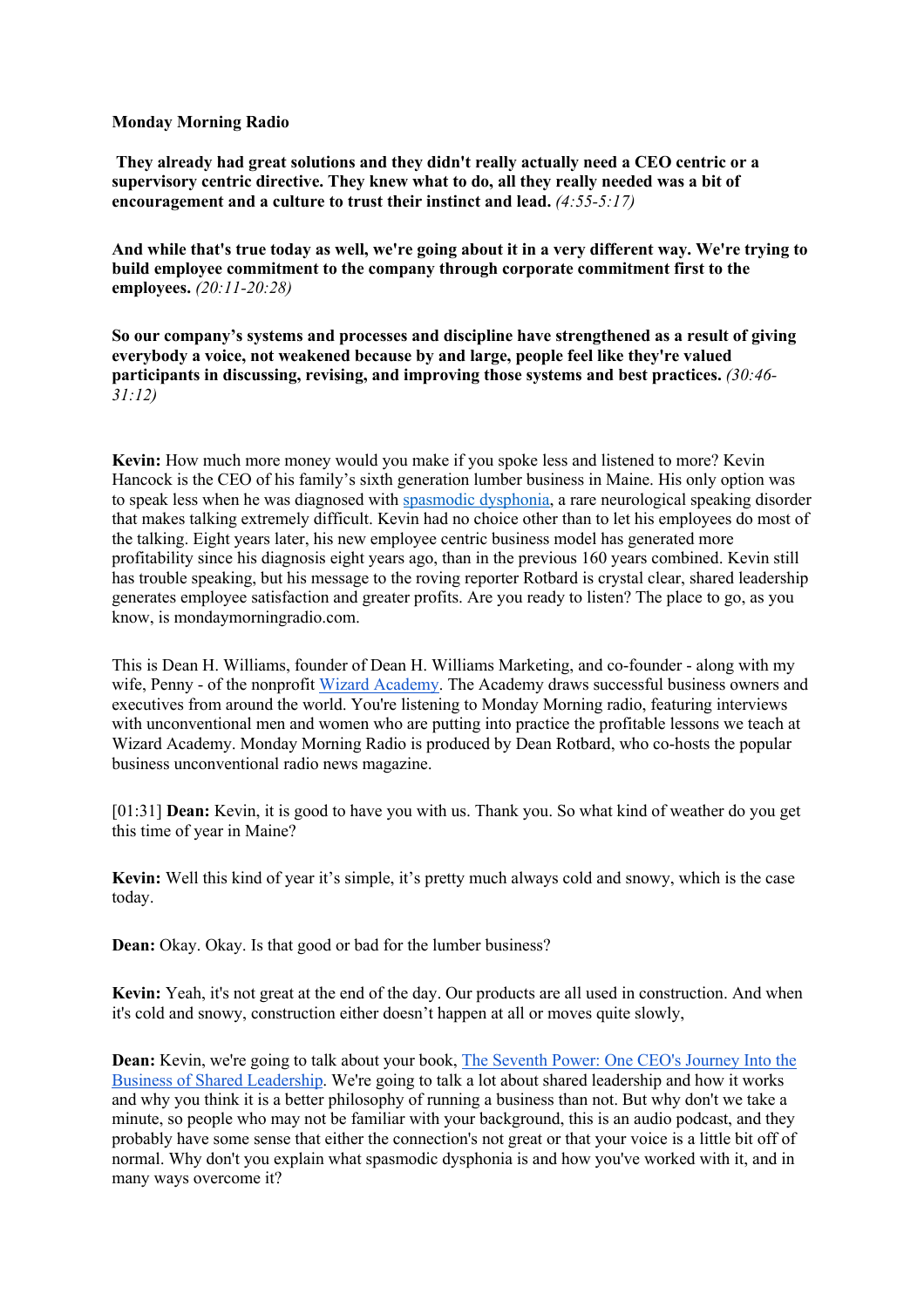**Kevin:** Sure. So in 2010, and about a decade ago at the peak of the national housing and mortgage market collapse, I began having a bit of trouble speaking, something I never thought about before, always took it for granted and did a lot of as a CEO. But it turned out I had acquired a rare neurological voice disorder, called spasmodic dysphonia, that affects only speech with no known cause and with no cure. So I found myself quite quickly having to figure out how to lead a company without the consistent use of my voice. And what I say to people now is, simply put, when it's difficult to talk, people who have trouble talking come up with strategies for doing less of that. And my primary strategy was to answer a question with a question, thereby putting the conversation right back on the other person.

So you could picture that traditional scenario at work where someone might come up to me with a question or a problem because I was the CTO or the boss. And I started saying things like, well, that is a really good question. What do you think we should do about that? And while originally was a voice preservation mechanism, what caught my attention over time and fascinated me was that people already knew what to do. They already had great solutions and they didn't really actually need a CEO centric or a supervisory centric directive. They knew what to do, all they really needed was steady encouragement and a culture to trust their instinct and lead. So long story short, there were other factors, but that was kind of the beginning of this idea that built for me about an organizational model that dispersed power instead of collecting it, that gave everybody a voice and that was designed to share leadership broadly.

**Dean:** You speak about, and I don't know whether I'm using your words or just my paraphrase of your words, but basically an employee centric company. Are those your words? Are those my words?

**Kevin:** Yeah, those are my words. I'd love to hear other people use that too, because that's the idea I'm trying to spread. Yeah, I got focused on creating what I came to talk about is an employee centric company where the first priority or focus of the business is the experience of the people who work there. That is a first priority, to have work be a meaningful part of their lives in more than just economic ways. And with the belief that customer service and corporate objectives will all be advanced if the employees are having themselves a meaningful experience.

**Dean:** For decades, the prevailing wisdom, certainly there were exceptions, but the prevailing wisdom in business schools and C suites was that there really was one constituent above all else. And that constituent was shareholders or owners. And the idea was, and there are some famous economists who talked about the notion that the only mission of business is to serve owners and shareholders. Then gradually, I would say over the last several years, people at the head of particularly large companies began talking about having more constituencies and last year in 2019, the business roundtable had, I don't know the exact number, but maybe a hundred plus CEOs who came out and basically said, yeah, well, shareholders are important, but as companies, we have responsibilities to other constituencies.

What's interesting though, Kevin, is that the other constituencies they had in mind were not employees. I mean, maybe they include employees, but that was not their core focus. Their focus was things like the environment, social justice, community, et cetera, et cetera. So it made me think when I was reading the materials about you and your book, the question of which priority, if it's not going to be first and foremost owners, you believe that ought to be employees, but there certainly are others who believe that perhaps it should be the environment, global warming or just community. So how do you balance all of the potential people who think that the role of the business is broader even than employees?

**Kevin:** That's a great question and topic there. I'm so glad you spoke to it in that way. I think my perspective on this is actually quite similar, but it comes at it from a different angle. I really start with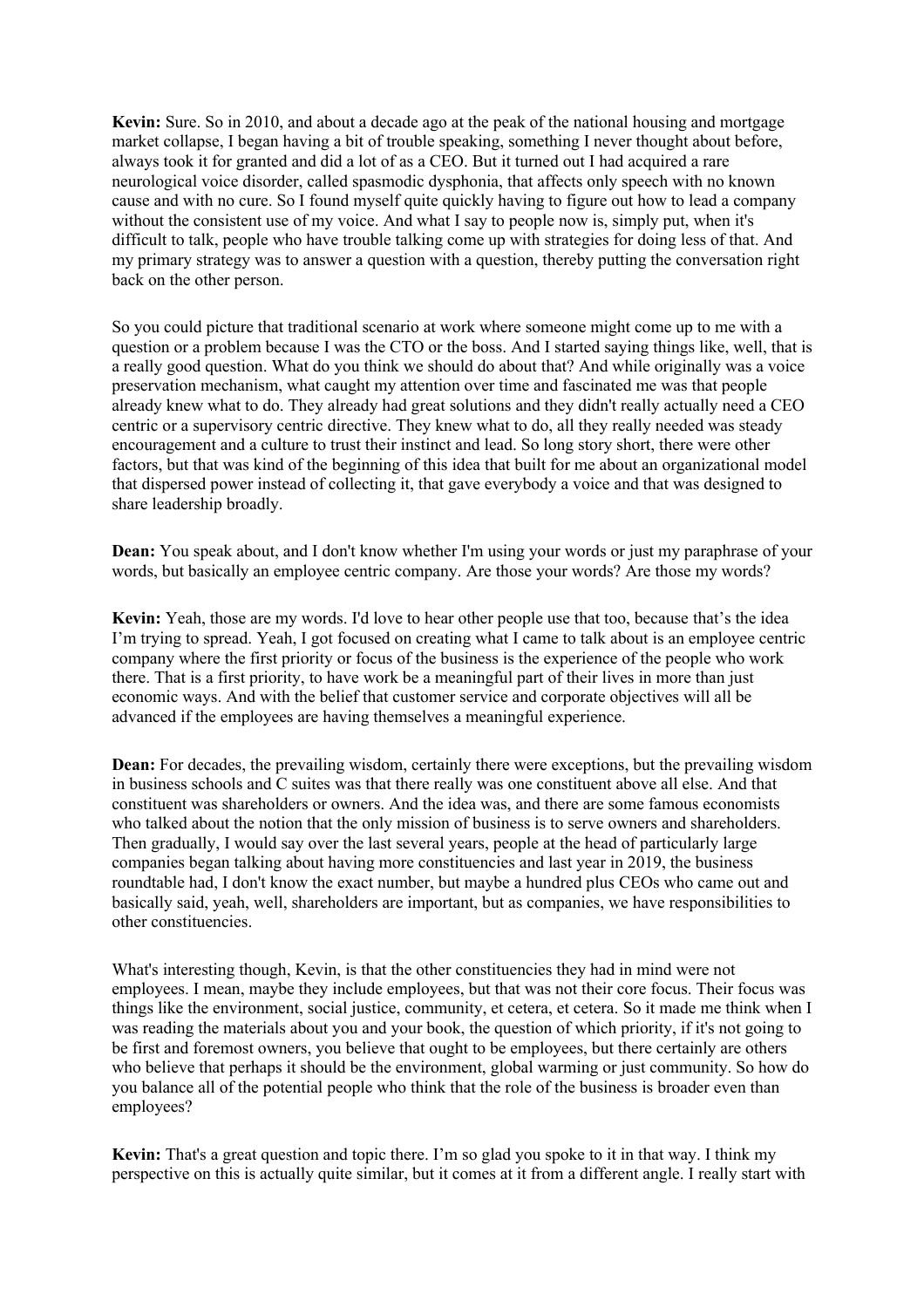this question, how does the organization or the individual make a positive impact on the world? That can feel today, like a super overwhelming question because of the complexity and the enormity of a lot of the issues that humanity faces globally.

So, how do you transcend that? I think the only way to do it is to break the challenge down into smaller parts. I think we change the world first by turning inward, kind of looking at ourselves and becoming the change we wish to see, and then trying to have an impact on the people right beside you. I think the only way to really create change today that's sustainable is through a bit of localism where you're really trying to work on the humanity that's right beside you. And in the case of a corporation that starts with the employees, the people who make up the company and for whom without which there's no opportunity to do good.

So I would really say that creating an engaged work community that finds that work experience meaningful is essential to having an impact on any of the important subjects that you mentioned. Whether it's the environment or community or other important topics.

[00:10:29] **Dean:** It's clear that your employees like the changes you've made. Your company, Hancock Lumber, has been voted among the best places to work in the state of Maine, I guess year after year after year, which is terrific. Your company fascinates me, Kevin. I don't know that I've ever had anybody on the podcast who is a sixth-generation family-owned business representative, that by itself is very impressive. So clearly your family had some savvy when it comes to keeping a business going and thriving, but maybe talk a little bit about, since you began to implement the concept of shared leadership, how you have seen that impact, the performance of the company, whether that is in profitability, we know employee satisfaction is good, but whether you've seen changes in profitability, in customer satisfaction, in employee turnover. What are some of the tangible results, evidence that employee centric companies prosper?

**Kevin:** Great question. Thank you. So we started with the metric of employee engagement and as you may well know the state of employee engagement nationally and globally is not good in America today. There are approximately 160 million people who work and less than a third of them will describe that work experience as meaningful or engaging beyond the economics of it. Globally, 2 billion people work and less than 2 in 10 will describe that experience as engaging. And today at Hancock Lumber, we had 550 people who are part of our team and mostly blue-collar jobs in sawmills and lumber yards today. At our company, nearly nine in ten will self-describe their experience as engaging. So we are currently running close to three times the national average. So we started with a focus on moving that metric and felt that if we moved that metric, that would trigger a movement in all the other metrics. And in our case, that's what's happened.

We've been at this for about a decade. And just one simple metric to cover the magnitude of it. We had a board meeting back in December at the end of the last decade. I had looked back at our historical results, and we ended up earning more money in the last decade from 2010 to 2019, than we had from 1848 to 2009 combined. We have always been successful and a good performer, but we suddenly became a great performer. And that profit – to kind of take it full circle - that corporate profit performance has become one of the important outcomes of a higher calling. Which is focusing on the people who work within the company.

**Dean:** Kevin, I have all sorts of practical questions that I would like to put to you about the idea of shared leadership and how you implement it and where you draw the line in terms of empowering employees or not empowering employees. So if you will, let's just take a quick break now. And when we come back, I'm going to ask you some of those very specific questions about how you handle things such as underperforming employees, how you allocate compensation, just a variety of questions like that. And the other thing I want to ask you when we get back is about, you've actually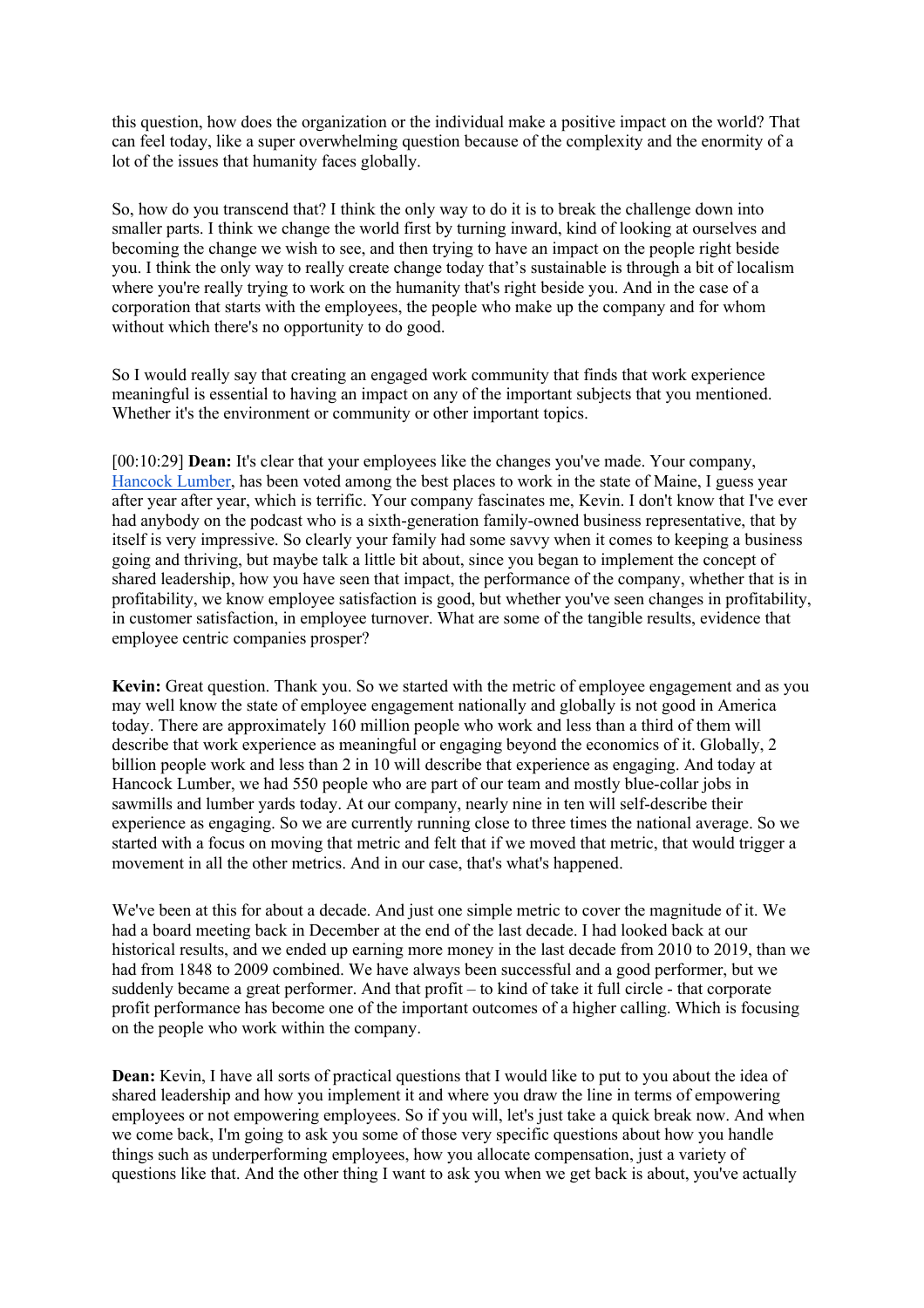been on the stump, if you excuse the verb, preaching the benefits of employee centric companies for about a decade, maybe more. I also want to know if you have seen other companies embrace it. And also when you talk to owners of other companies, what their biggest concerns are. So if you'll keep those in mind, we'll take a short break and we'll address those when we come back.

**Kevin:** Okay sounds great.

**Dean:** So my guest is Kevin Hancock. He is the author of the Seventh Power: One CEO's Journey into the Business of Shared Leadership. He is also the head of Hancock Lumber. I'm your host Dean Rotbard. Don't go anywhere, we'll be right back.

[00:18:09] **Dean:** Welcome back to the podcast. I'm your host Dean Rotbard continuing our conversation now with Kevin Hancock. Kevin, how many generations back can you remember a grandparent, great grandparents, great-great-grandparents, you're generation number six. How far back did you have personal encounters that you can remember with somebody at Hancock Lumber who was a family member?

**Kevin:** I can go halfway back, which is my grandfather who was running the company back in the sixties when I was born until he passed in the mid-seventies.

**Dean:** Do you think that if he saw what you are doing today and what you have been doing, obviously performance has been amazing. Do you think he would have thought you were crazy?

**Kevin:** I think he would have found how doing what we're doing today is quite different. The lumber business, generally, in the state of Maine specifically are kind of both traditionally communities of rugged individualism, where the expectation is that the employee will sacrifice, and the company will be served. So always kind of a model where the company has primacy, and the employees are there to serve the organization. And while that's true today as well, we're going about it in a very different way. We're trying to build employee commitment to the company through corporate commitment first to the employees.

[00:19:51] **Dean:** So, I don't know what the best analogy ism I mean, I would love at some point, if you'll have me to come out and see what you're doing very specifically, but I just have a ton of questions about how all this works and I suspect I have misimpressions that I would like you to correct for me, let's start with the most basic one. Do employees get a vote in who is the CEO of the company?

**Kevin:** No, they don't.

**Dean:** So it's not that type of a collective in terms of that. If I were to interview 10 of your employees, what would they tell me is different about their experience at your company than any place else they've ever worked, but what would be the most common thing that they say it would be that you listened to them? Is that the key of employee centric companies? Or do they actually have a different work assignment? Do they actually share responsibilities in ways that they've never experienced before?

**Kevin:** Yeah. It's a bit of both but I think primarily what you would hear is people feel trusted, respected, valued, and heard that they feel heard and they feel like they matter. And they feel like this is a safe place for them to say what they actually think, and they are encouraged to take a piece of the company where they work directly and lead that. And really, I think what you find if you visit, is that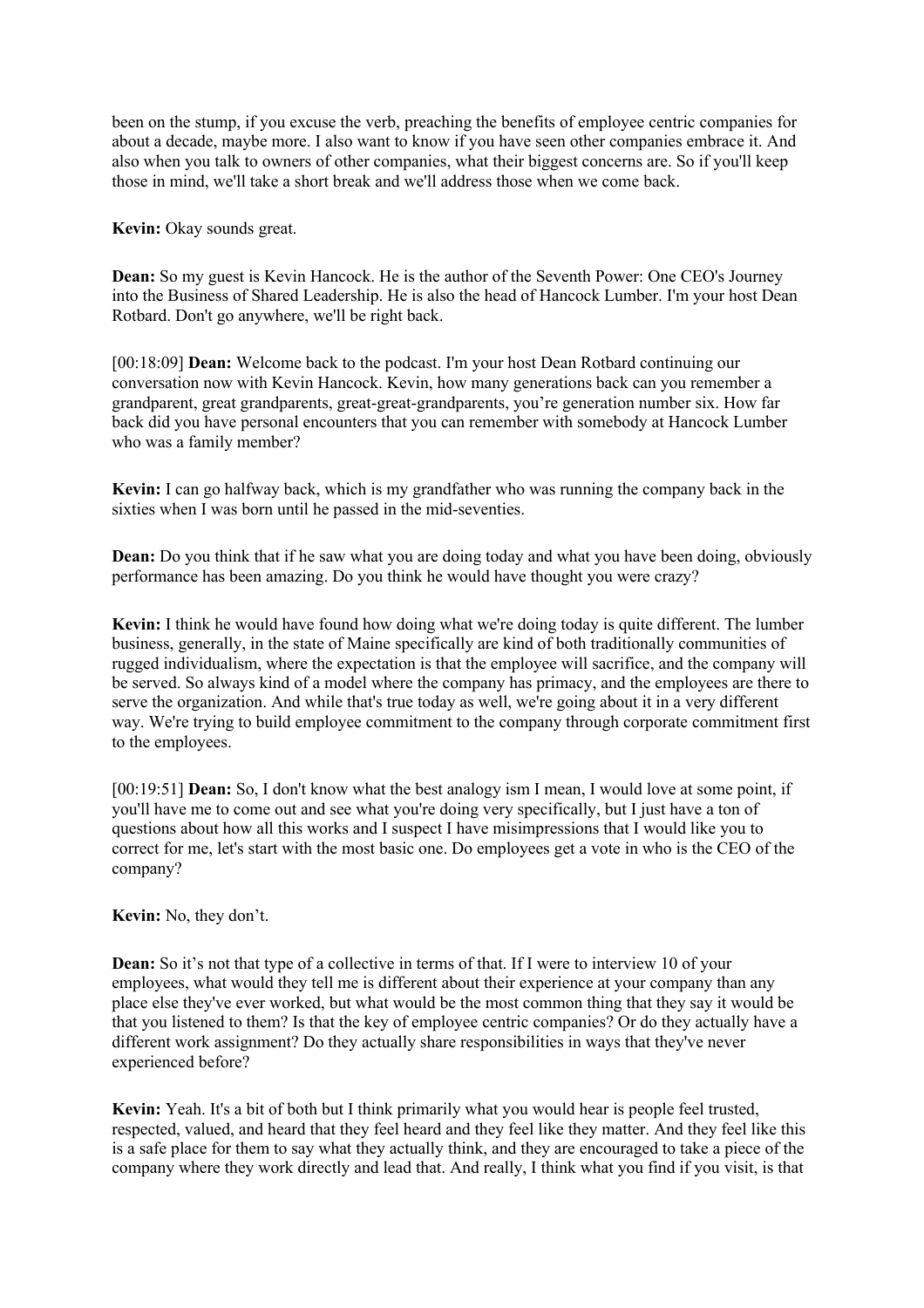what we've done is actually quite simple, not complicated. And it really is just based on creating a culture of listening, which stemmed back to my own voice condition. And I acquired my voice condition, for the first time of my life, I really understood what it was like to not feel fully heard. Over time I kept thinking about the fact that in this world, there were probably lots of people that don't feel fully heard and that workers within companies are often a prime example of that. And I just got really excited about the potential of giving everybody a voice, giving everybody a say and making it safe for people to say what they actually think.

**Dean:** So Kevin, I haven't read the book as far as I know, it's not officially out until late in February. So you may answer some of these questions in the book, but I don't know the answers. And my gut tells me, my life experience tells me that if you asked me to define what being heard means, it's not just that somebody listens to my ideas and emotions and feelings about my job or about ways that I think the company could work more efficiently, it's that they act on it. That I wouldn't be satisfied if every week, if you were my boss, if every week I got to come into your office and tell you my ideas and that was it. You didn't follow through on those ideas, you just gave me the chance to be heard. So where do employees have the impact that they're not only heard, but somebody is acting on what it is they're saying, or are you expecting just them to act on what they're saying?

**Kevin:** Oh, you bring up a really important point, which is that creating systems for listening within a company are important, but that will not get you very far unless the company acts on what it is hearing. So that really is the critical next step, Dean. You can take any issue with the company, whether it is a quality of work environment issue, or process improvements issue, or a product quality issue, or an inventory management issue. Take any subject you want, the approach here is simple. It's to involve the people who actually are working in that value frame. It's looking at that question, looking at that subject and having a say in the best ways to improve that particular subject.

And then sometimes those improvement opportunities are things that the employees themselves can do or contribute to. And then other times it's things that supervisors and management need to do. And that really is the whole idea, to create circles of activity where a subject is identified. The people who participate in that area are included in the discussion. So things are not being done to them, they're being done with them. And then that next critical step for sure is action, because without action people quickly conclude, as you suggest by your question, that there's no real point in investing and sharing what I think, because it's not going to change anything. Action is a critical component in response to the listening.

**Dean:** Does Hancock Lumber have an employee stock ownership plan?

**Kevin:** We do not. I do really like that structure and I think it makes sense at some point for a lot of closely held companies and family-owned businesses move in that direction, but that's not currently something we're doing, it could be something we look at in the future.

**Dean:** In your vision, Kevin, how does an employee centric company deal with compensation broadly? Do you think you pay your employees a higher percentage of either revenues or income than the lumber company down the street?

**Kevin:** When you look at employee satisfaction, compensation and formal pay and benefits will certainly always be a top priority and it's a priority here. Our interest has definitely been to move the compensation experience of employees faster than the rate of inflation and faster than the marketplace in general. So that the trajectory and the income trajectory of people that work here is ahead of the curve not on it or behind it.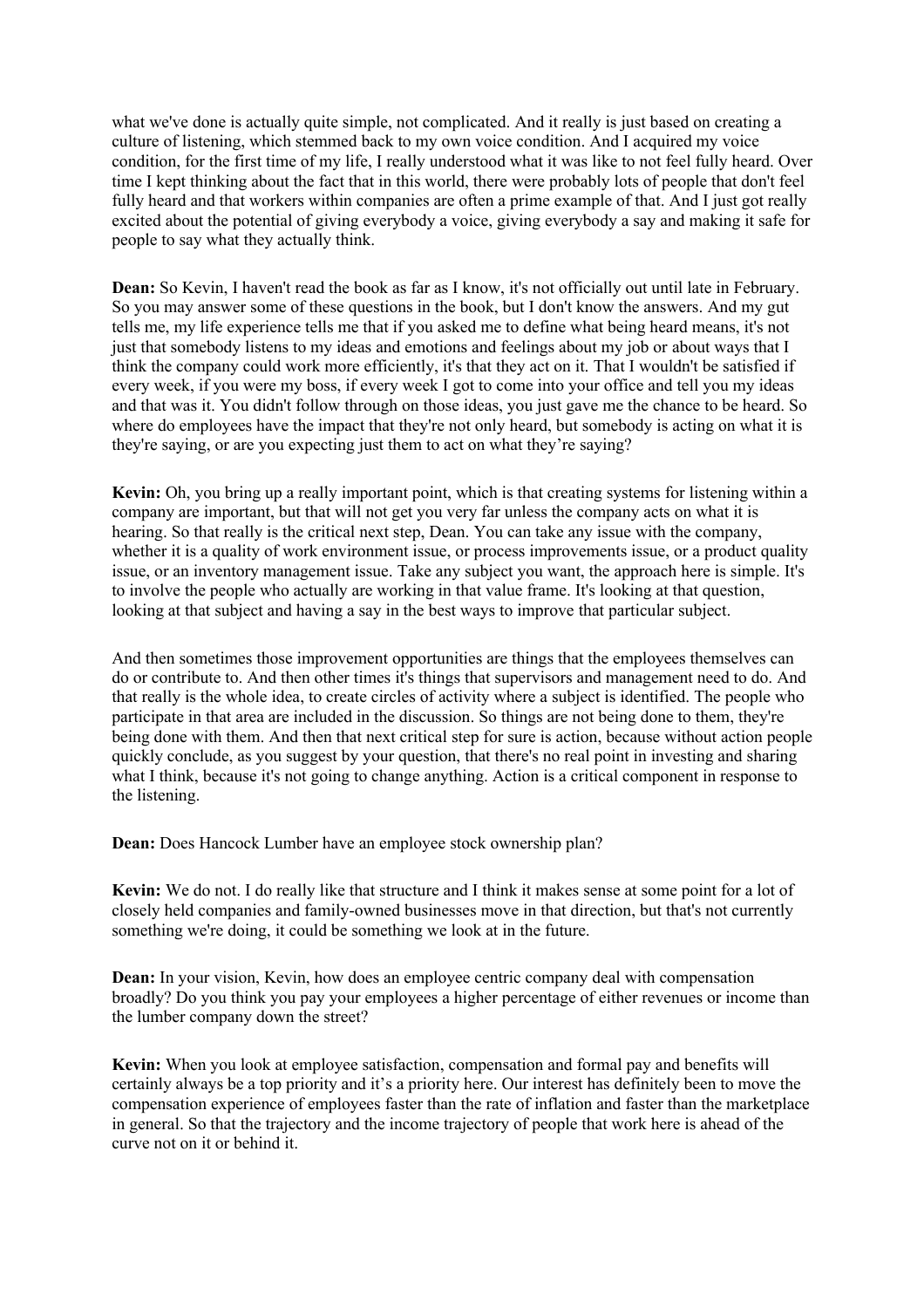**Dean:** Kevin, as you began to implement shared leadership and transform the culture of Hancock Lumber into an employee centric company, did you change the nature of the people you were hiring? Did your HR department begin looking for different qualities and characteristics to help ensure that the people working for you would thrive in the kind of environments you were building?

**Kevin:** So I think for the most part, we did not need to do that. I think inherently in most everybody is the desire either to do good and the willingness to lead. So I think those are characteristics that are more generally and equally human than the needs to be selected for it. So our focus has really generally been about bringing out the best in all of us and that these are elements that are generally present in all of us.

**Dean:** Before the break, I said one of the questions I want to ask you, and I actually want to ask you two more questions. The first one, the book is not yet out, so as you have gone around the country, lecturing and talking about this, what do you find from business owners is their biggest concern, their most common questions about implementation?

**Kevin:** Yeah, I think the biggest concern I run into is that creating an employee centric organization will lead to a lack of discipline or chaos. So I say often the first impression is well does this mean that everyone can just kind of do whatever they want, however they want, whenever they want. And what we found is that just the opposite happens, that creating dialogue in decision making that consistently includes people who are going to do the work, that strengthens discipline and commitment to the best practices. It's that simple idea that people are more prone to support that, which they help to create. So our company's systems and processes and discipline have strengthened as a result of giving everybody a voice, not weakened because by and large, people feel like they're valued participants in discussing, revising, and improving those systems and best practices.

**Dean:** Very helpful. So my final question again, the book is the Seventh Power: One CEOs Journey into the Business of Shared Leadership. Tell us a little bit more about the book and what you think business owners and CEOs will get out of it. Is it a manual? Can I read, highlight, underscore the book and then use that as the Bible to go ahead and transform my company into an employee centric? Is it more a 40,000-foot view of it? Not so much giving me specific instructions of how to do it and what to do but giving me an appetite for doing it. Describe it for me a little bit more. What the book provides and what your goal is with the book.

**Kevin:** Yeah. Yeah. So much of the book operates at a high and then a practical level and really deals with this idea that throughout human history, those who have the most power, leaders of established institutions, have been overreached, have gone too far, taken too much, and exploited groups around them in their path. And while that might have worked in the 19th century or the 18th century or the 16th century, that model is not going to work in the 21st century or the Aquarian age. So the book begins by suggesting that human organizations are in a bit of a slump in real life. When you look at competence in government, you look at participation in Church or other religious institutions. And when you look at engagement or confidence in corporations, I think there's a bit of a slump going on and I believe the reason why is that we are in an age where more and more individuals are awakening to their own sacred innate power, which is the center of power was coming from the Sioux, actually, the Lakota Sioux up in the Northern planning.

So this book really suggests that for organizations to thrive in the 21st century, leadership that has long been centralized, models designed to pull power to the center have got to reverse themselves and find a path to be more inclusive. There's been a lot of talk about a new model of capitalism, is capitalism working for everyone? And of course, an important part of that is the economic component. But I think an equally important part of that hasn't really been dealt with is that noneconomic component. And that's really what my book is focused on, which is how I, as an individual,